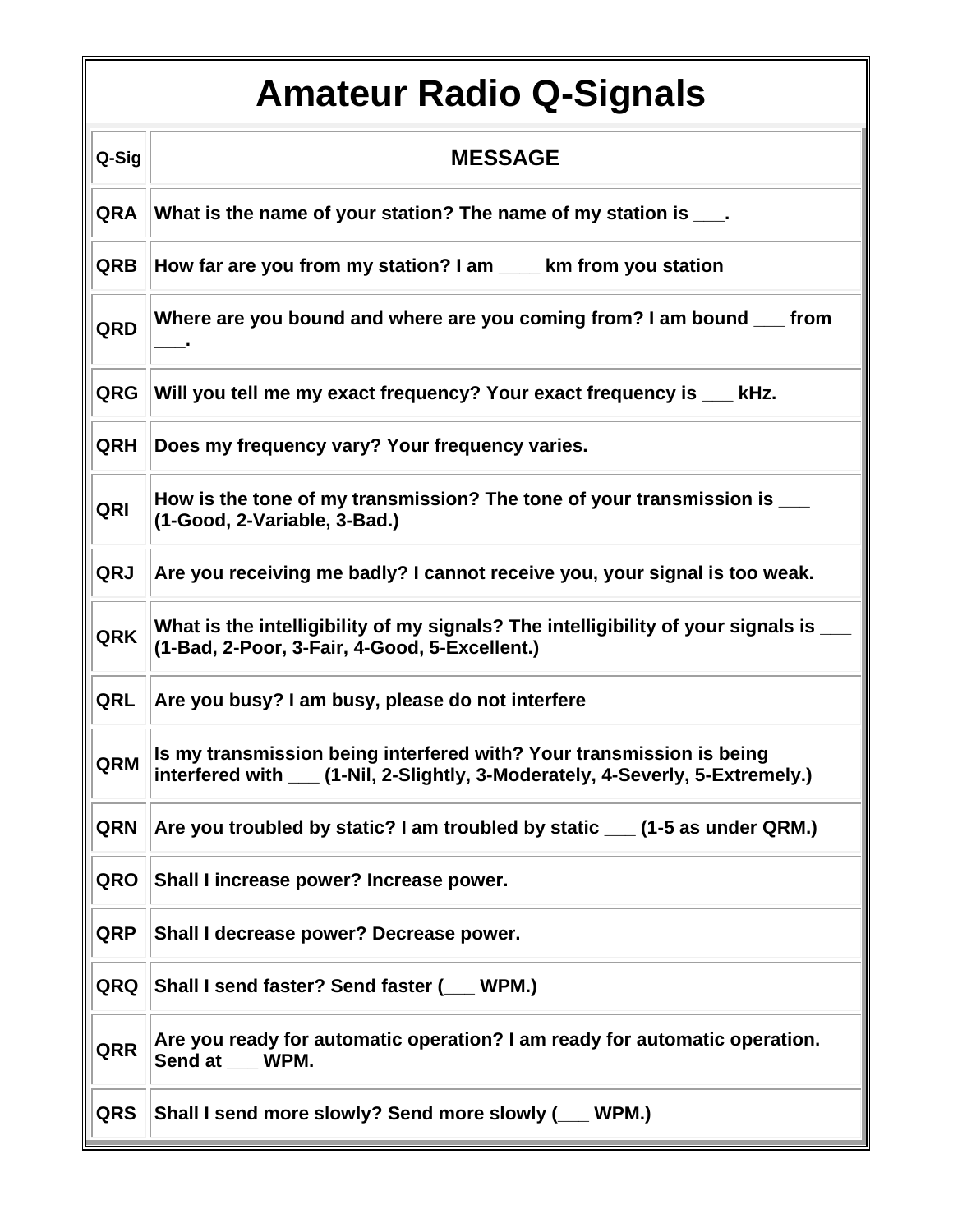| <b>QRT</b> | Shall I stop sending? Stop sending.                                                                                                                                                           |
|------------|-----------------------------------------------------------------------------------------------------------------------------------------------------------------------------------------------|
| QRU        | Have you anything for me? I have nothing for you.                                                                                                                                             |
| <b>QRV</b> | Are you ready? I am ready.                                                                                                                                                                    |
| <b>QRW</b> | Shall I inform ____ that you are calling? Please inform ____ that I am calling.                                                                                                               |
| <b>QRX</b> | When will you call me again? I will call you again at ___ hours.                                                                                                                              |
| <b>QRY</b> | What is my turn? Your turn is numbered ____.                                                                                                                                                  |
| <b>QRZ</b> | Who is calling me? You are being called by ____.                                                                                                                                              |
| <b>QSA</b> | What is the strength of my signals? The strength of your signals is _<br>(1-Scarcely perceptible, 2-Weak, 3-Fairly Good, 4-Good, 5-Very Good.)                                                |
| <b>QSB</b> | Are my signals fading? Your signals are fading.                                                                                                                                               |
| <b>QSD</b> | Is my keying defective? Your keying is defective.                                                                                                                                             |
| QSG        | Shall I send __ messages at a time? Send __ messages at a time.                                                                                                                               |
| QSJ        | What is the charge to be collected per word to __ including your international<br>telegraph charge? The charge to be collected per word is __ including my<br>international telegraph charge. |
| <b>QSK</b> | Can you hear me between you signals and if so can I break in on your<br>transmission? I can hear you between my signals, break in on my<br>transmission.                                      |
| QSL        | Can you acknowledge receipt? I am acknowledging receipt.                                                                                                                                      |
| <b>QSM</b> | Shall I repeat the last message which I sent you? Repeat the last message.                                                                                                                    |
| <b>QSN</b> | Did you hear me on __ kHz? I did hear you on __ kHz.                                                                                                                                          |
| QSO        | Can you communicate with ___ direct or by relay? I can communicate with<br>direct (or by relay through ____.)                                                                                 |
| <b>QSP</b> | Will you relay to __? I will relay to ___.                                                                                                                                                    |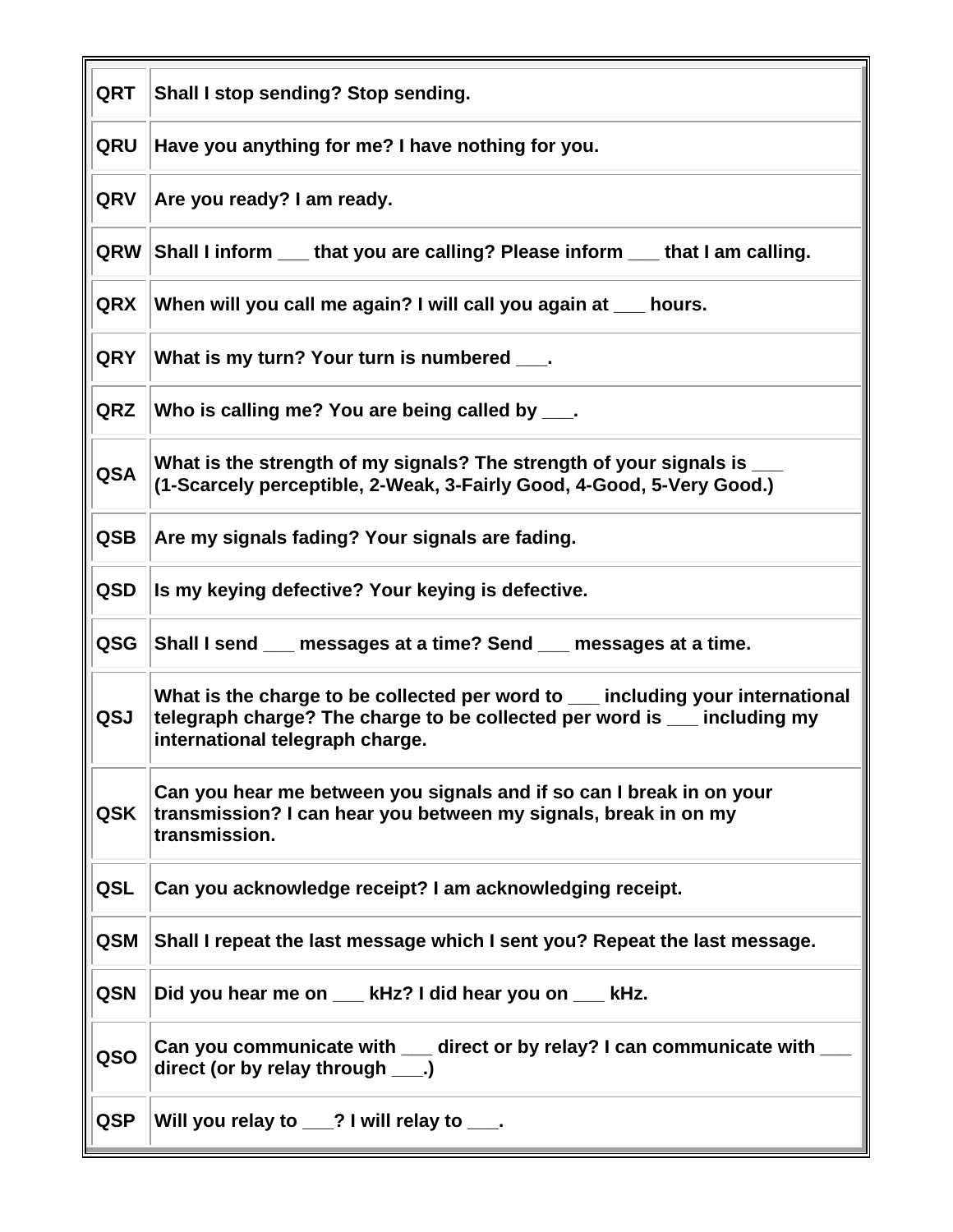| QSQ        | Have you a doctor on board? (or is __ on board?) I have a doctor on board (or<br>_ is on board.)                                                      |
|------------|-------------------------------------------------------------------------------------------------------------------------------------------------------|
| QSU        | Shall I send or reply on this frequency? Send a series of Vs on this frequency.                                                                       |
| QSV        | Shall I send a series of Vs on this frequency? Send a series of Vs on this<br>frequency.                                                              |
| <b>QSW</b> | Will you send on this frequency? I am going to send on this frequency.                                                                                |
| <b>QSY</b> | Shall I change to another frequency? Change to another frequency.                                                                                     |
| QSZ        | Shall I send each word or group more than once? Send each word or group<br>twice (or ___ times.)                                                      |
| <b>QTA</b> | Shall I cancel message number ___? Cancel message number ___.                                                                                         |
| <b>QTB</b> | Do you agree with my counting of words? I do not agree with your counting of<br>words. I will repeat the first letter or digit of each word or group. |
| <b>QTC</b> | How many messages have you to send? I have ___ messages for you.                                                                                      |
| <b>QTE</b> | What is my true bearing from you? Your true bearing from me is ___ degrees.                                                                           |
| <b>QTG</b> | Will you send two dashes of 10 seconds each followed by your call sign? I am<br>going to send two dashes of 10 seconds each followed by my call sign. |
| <b>QTH</b> | What is your location? My location is ___.                                                                                                            |
| QTI        | What is your true track? My true track is ___ degrees.                                                                                                |
| QTJ        | What is your speed? My speed is __ km/h.                                                                                                              |
| <b>QTL</b> | What is your true heading? My true heading is __ degrees.                                                                                             |
| <b>QTN</b> | At what time did you depart from __? I departed from __ at __ hours.                                                                                  |
| QTO        | Have you left dock (or port)? I have left dock (or port).                                                                                             |
| <b>QTP</b> | Are you going to enter dock (or port)? I am going to enter dock (or port.)                                                                            |

 $\overline{\mathbf{u}}$